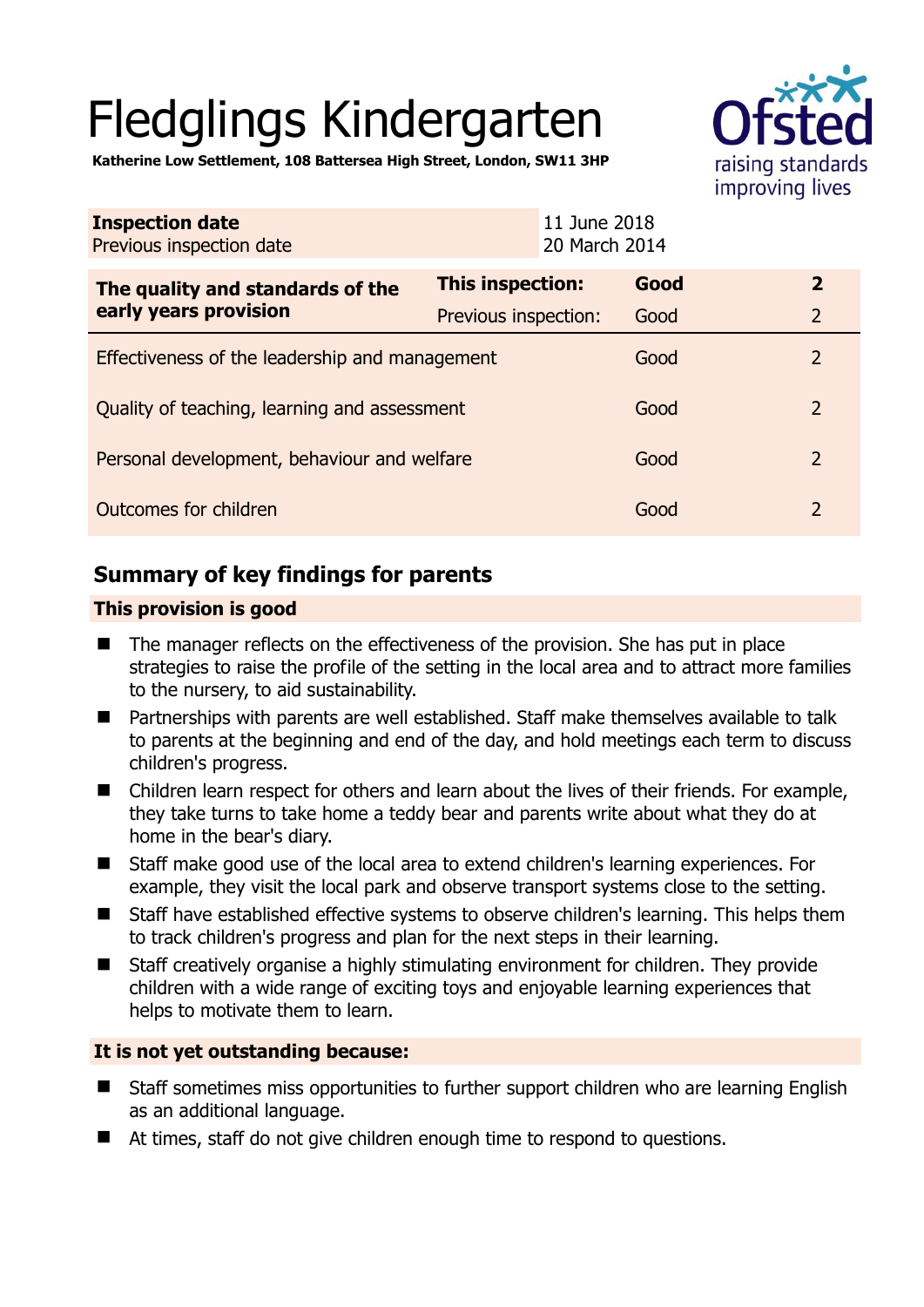# **What the setting needs to do to improve further**

### **To further improve the quality of the early years provision the provider should:**

- extend the range of experiences available to further support those children who are learning English as an additional language
- enhance children's critical-thinking skills even more effectively.

## **Inspection activities**

- $\blacksquare$  The inspector looked at the quality of the learning environment indoors and outdoors, and considered its impact on children's learning.
- The inspector looked at a sample of documents, including staff paediatric first aid and Disclosure and Barring Service checks and the safeguarding policy.
- The inspector spoke to staff, parents and the children and made note of their comments.
- The inspector participated in a joint observation of the quality of teaching and learning with the manager.

#### **Inspector**

Carlene Bremner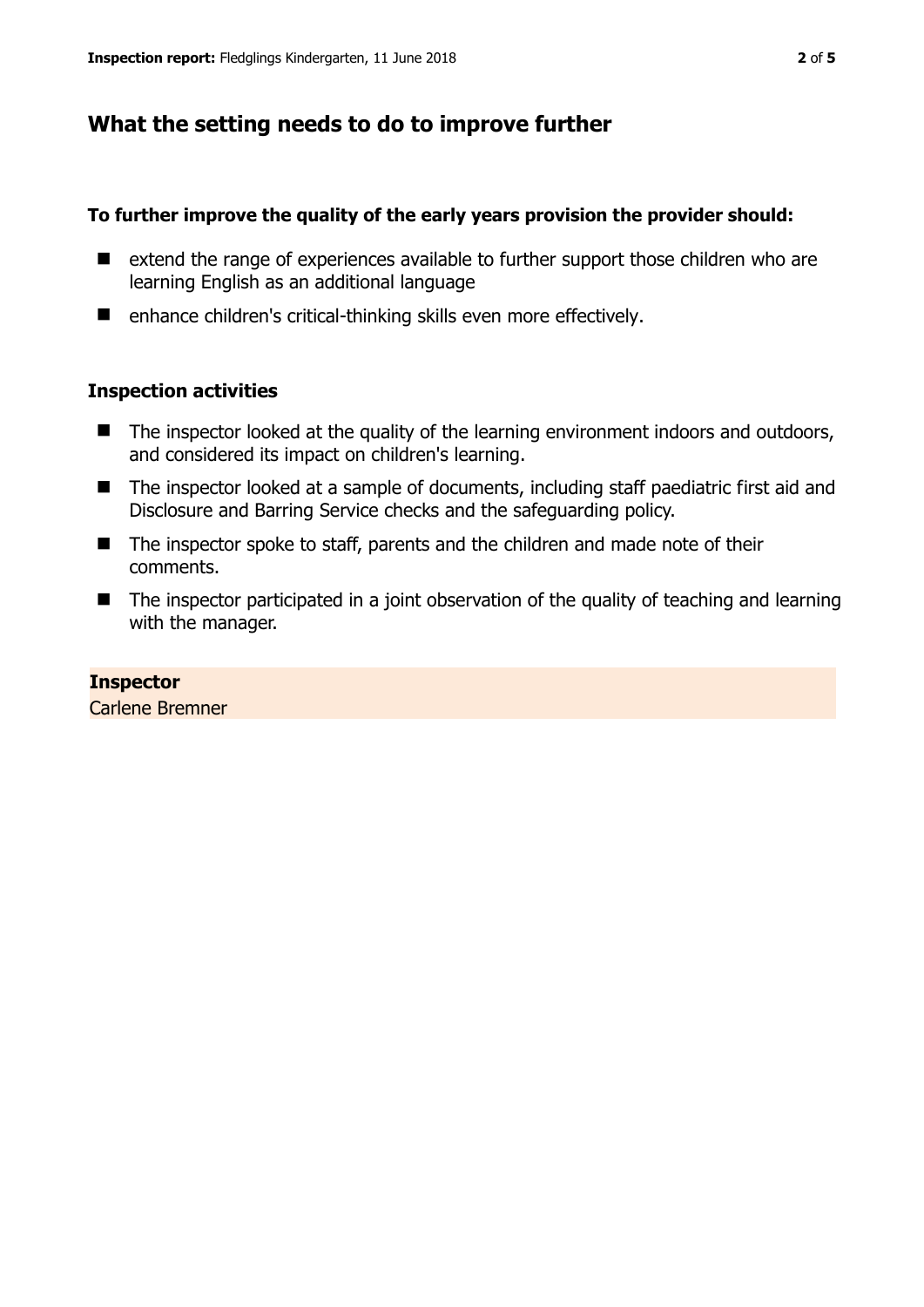# **Inspection findings**

## **Effectiveness of the leadership and management is good**

Arrangements for safeguarding are effective. The manager ensures that staff receive regular updates on safeguarding training and staff understand their roles and responsibilities to keep children safe. Effective risk assessments help to ensure a safe environment is provided at all times. The manager has established systems to monitor staff practice and to identify training needs. Regular staff meetings help to ensure that children's progress is identified and that the next steps in their learning are promptly identified and planned for.

# **Quality of teaching, learning and assessment is good**

Staff are well qualified and skilfully follow children's lead in their play. Children receive opportunities to develop their own ideas and staff interact positively with children to support their learning. Staff expertly use props that help to develop children's concentration, engagement and understanding of stories. Staff model mathematical language as they interact with the children. For example, they talk about how many more bricks they can add to a tower before it will fall down. Children also learn to apply mathematical skills when using the computer. For example, they play games where they have to find matching pairs of pictures. Children take home a book to share with parents each week.

## **Personal development, behaviour and welfare are good**

Staff manage children's behaviour well and speak to children calmly. Children develop secure and meaningful relationships with staff and other children. They settle well and are emotionally secure and confident in the welcoming and nurturing environment. The keyperson system is effective and staff give children support and reassurance. Staff promote good manners and encourage children to say 'please' and 'thank you'. Children enjoy being outdoors and a wide variety of toys and equipment helps to develop their physical and problem-solving skills. For example, children move objects around the playground to make obstacle courses to walk along and balance. Children are given healthy meals and snacks, and water is available at all times. This helps to promote children's overall wellbeing.

## **Outcomes for children are good**

Children make good progress across all areas of their learning. They learn to recognise their name when they self-register at the start of the session. Children delight in making marks in readiness for early writing and to make their own choices. For example, they choose materials for sticking and attempt to write their names in Father's Day cards. Children learn to take turns when joining in with group activities and to share toys with each other.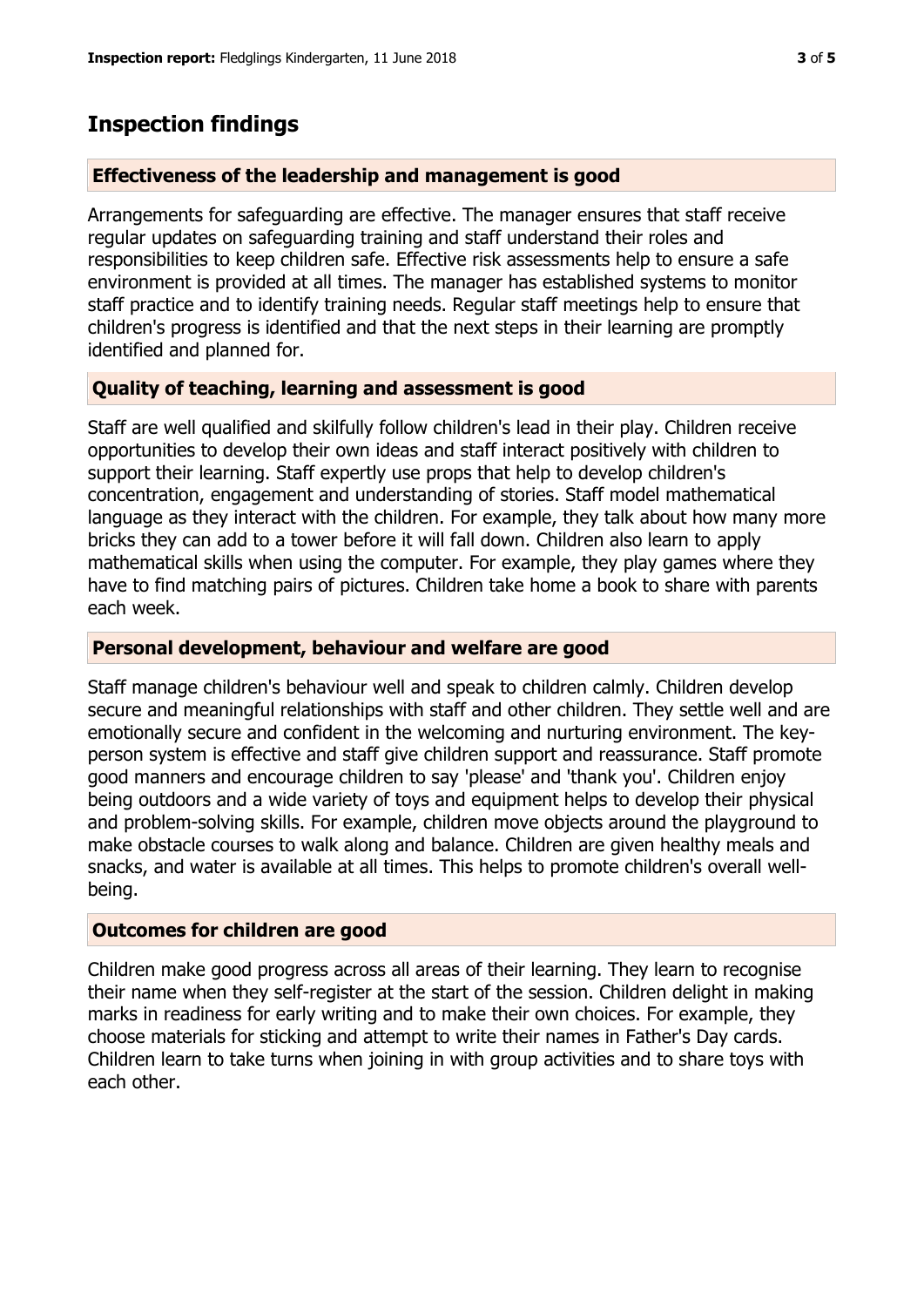# **Setting details**

| Unique reference number                             | EY467355                                                                             |  |
|-----------------------------------------------------|--------------------------------------------------------------------------------------|--|
| Local authority                                     | Wandsworth                                                                           |  |
| <b>Inspection number</b>                            | 1069645                                                                              |  |
| <b>Type of provision</b>                            | Full-time provision                                                                  |  |
| Day care type                                       | Childcare - Non-Domestic                                                             |  |
| <b>Registers</b>                                    | Early Years Register, Compulsory Childcare<br>Register, Voluntary Childcare Register |  |
| Age range of children                               | $2 - 3$                                                                              |  |
| <b>Total number of places</b>                       | 24                                                                                   |  |
| Number of children on roll                          | 6                                                                                    |  |
| Name of registered person                           | <b>Childcare and Business Consultancy Services</b>                                   |  |
| <b>Registered person unique</b><br>reference number | RP517647                                                                             |  |
| Date of previous inspection                         | 20 March 2014                                                                        |  |
| <b>Telephone number</b>                             | 02077381958                                                                          |  |

Fledglings Kindergarten registered in 2013. It is part of a group of nurseries operated by Childcare & Business Consultancy Services. The setting is open from Monday to Friday, between 8.30am and 11.30am and from midday to 3pm, during term time only. The setting employs three members of staff, all of whom hold early years qualifications at level 2 or above. The nursery receives funding for two-, three- and four-year-old children.

This inspection was carried out by Ofsted under sections 49 and 50 of the Childcare Act 2006 on the quality and standards of provision that is registered on the Early Years Register. The registered person must ensure that this provision complies with the statutory framework for children's learning, development and care, known as the early years foundation stage.

Any complaints about the inspection or the report should be made following the procedures set out in the guidance 'Complaints procedure: raising concerns and making complaints about Ofsted', which is available from Ofsted's website: www.gov.uk/government/organisations/ofsted. If you would like Ofsted to send you a copy of the guidance, please telephone 0300 123 4234, or email enquiries@ofsted.gov.uk.